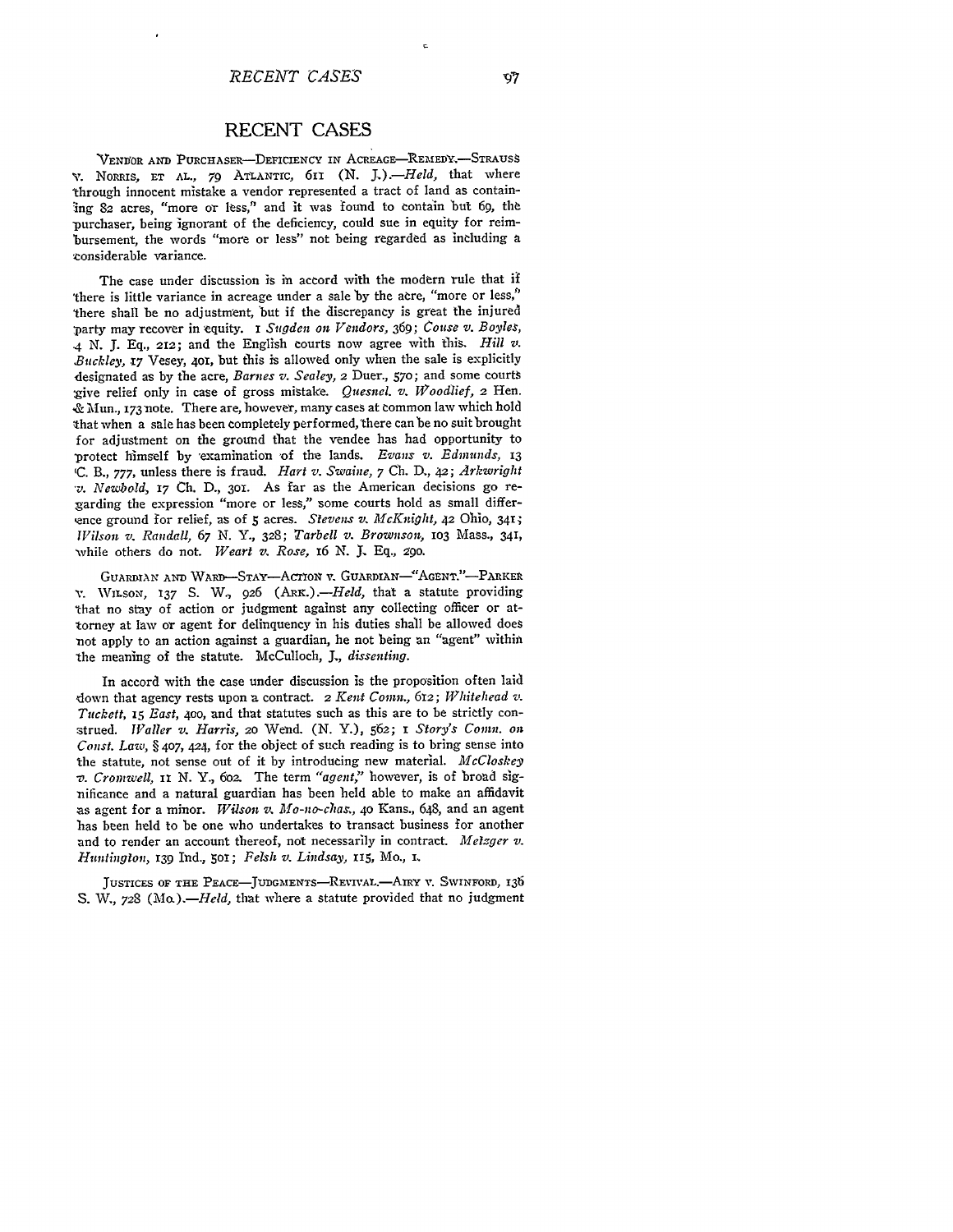of a justice of the peace should be revived after 20 years from its rendftion, there being no provision that absence would suspend such statute,. that a judgment rendered.in 1883, the defendant being absent thereafter' from the jurisdiction till 1902, would not have been revived in 1908, even at common faw,

'The general common law rule is in accord with the ease under diseussion and holds that the statute begins to run from the time of accrual and may not be suspended. *Brown v. Houdlette, Io* Me., *407; Goodwin v. Wells,* **76** Iowa, 774; *Whiting v. Leakin, 66* **Md, 255;** and so it has **been'** held that inability to serve sentence on a defendant will not suspend the statute, Amg. v. Watertown, 130 U. S., 320, though in some jurisdictions the absence of a judgment debtor is taken into consideration somewhat. *Alston v. Hawkins, ioS N,* C., 3; *Kline v. Kline,* **20** Pa. St., **506;** *Miller v, Smith,* **6** Wend, (N. Y.), 31o. It has, however, been held that inability to sue, caused by *vis major,* stopped the running of the statute, though such an exception was not noted in the statute itself, *Braun v. Sauerwein*, 10 Wall (U. S.), 223; and some states recognize exceptions in cases of necessity, *till v. Phillips,* **14** R. I., 93, as where there was a debt due a British subject and the Revolutionary War prevented its collection, *Hopkirk v. Bell,* 3 Cranch (U. S.), 454, or where a debtor becomes the administrator of his creditor's estate, then the statute is suspended during the period of administration, *Norres v. Hays,* 44 La. Ann., 907, or where an infant, being seduced, would have had to bring suit in another's name, *Watson v. Watson, 53* Mich., i68, and the English courts suspend the running of the statute ir case there was no court in which the plaintiff might bring his action. *Graham v. Nelson, 5* Humph. Term R., 6o5.

INTOXICATING LIQUORS-BURDEN OF PROOF-JUSTIFICATION.-BELL **V STATE, 137** S. W., 670 *(TExAs).-Held,* that under a statute providing: that where facts constituting an offense are proven, it devolving then upori the accused to establish matters of justification or excuse. The state is not bound, in a prosecution for selling liquors, to show that accused did not have a license for selling under prescription and thereunder make the sale, for it is a matter within the peculiar knowledge of the accused. Davidson, P. *I., dissenting.*

The general American rule holds that where the subject matter of a negative averment in an indictment is a matter peculiarly within the knowledge of the defendant and relied on **by** him as an excuse or justification, the burden of proof as to such averment is on him. *Burrill on Cir. Ev., 728; Wharton oi Cr-. Law, § 709,* nor need the ground of defence be connected necessarily with the transaction on which the indictment is founded, *Commonwealth v, McKie,* **I** Gray (Mass.), 65; *Stewart v. Ashley,* 74 Mich., i89, and so when confessions of prisoners were introduced without showing that they were not obtained **by** improper representations the burden of proof to show that they were involuntary rested upon the accused. *Rufer & Egner v. State,* **25** Ohio, 470; **I** *Greenl. on*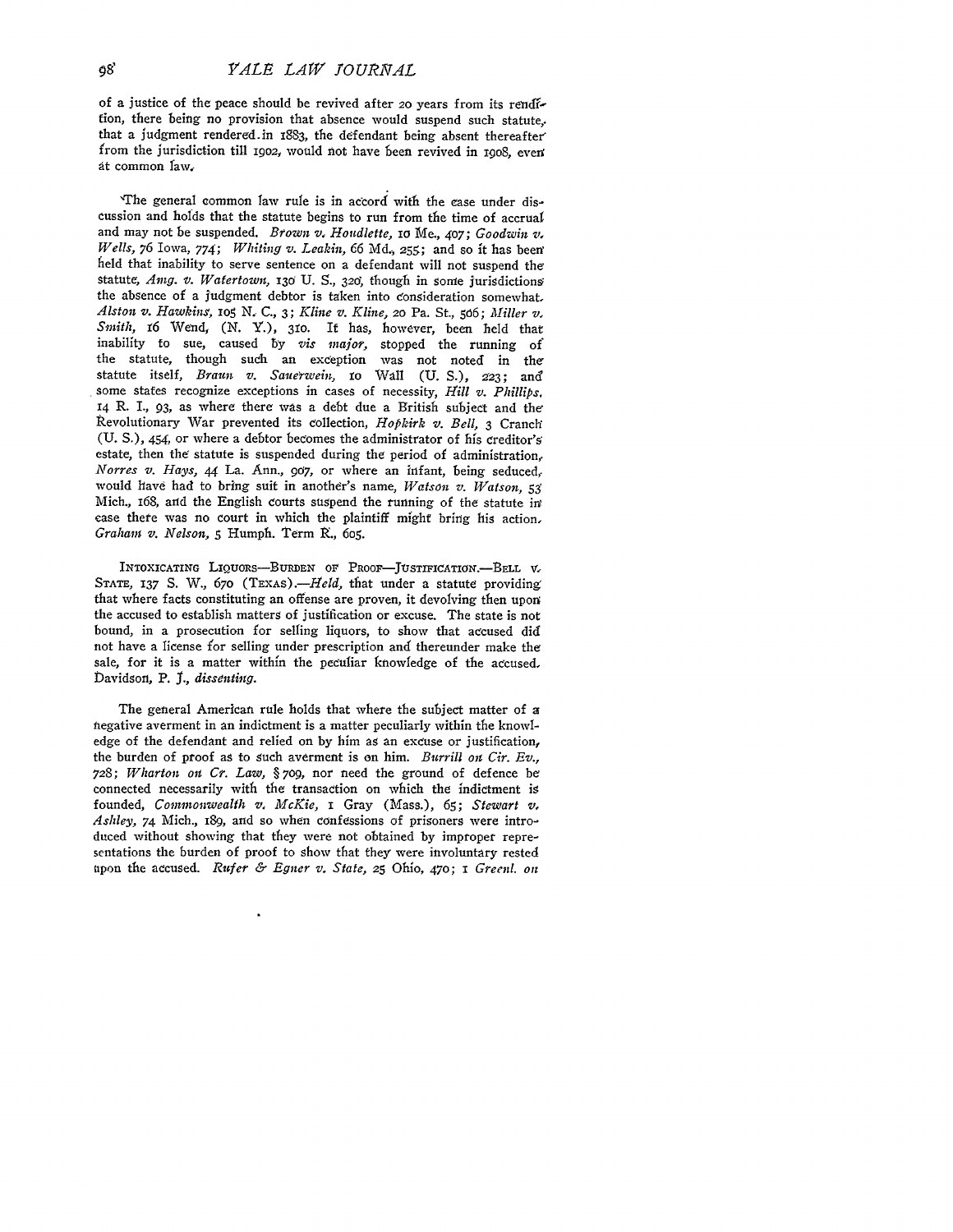*RECENT CASES*

*Ev., §* 78, **79,** 816. But some courts make **an** exception in case a *prima facie* case is made out by one side, holding that it must be rebutted to entitle the other to a verdict. *State v. Patterson, 45* Vt., 316; *Heinemann et al. v. Heard et al., 62* N. Y., 455. The case under discussion, moreover, is in opposition to the rule that every ingredient of an offense must be set out by proper averment in an indictment. *Chitty's Crim. Law, pp.* 281-282; *Rex v. Horne, 2* Cowp., 682, and it has been held that the legislature cannot authorize the courts to dispense with the allegations of material facts, thus rendering the statute in the case under consideration unconstitutional. *People v. Berberich, 2 Parker Crim. Rep.,* **329;** *State v. Webster, 5* Halst., **293,** and if such facts are omitted no offense is stated. *Williams '. State.* 42 'Miss., 328; *State z. McCormick,* 22 Tex., 3oi.

STREET RAILROADS-CoLLISIoN-BURDEN **OF** PROOF.-ST. **JoHN** v. RHODE **ISLAND** COMPANY, 79 **ATLANTIC, 1101** (R. *I.).-Held,* that a driver of a vehicle, struck **by** a street car, has the burden of proof to show 'exercise of care **by** himself and negligence **by** the company's employees which caused his injury.

The case under discussion is opposed to the weight of American authority, which holds that under such circumstances all a plaintiff need show is his right to be on the tracks. *Anniston Elect. Co. v. Elwell, <sup>144</sup>* Ala., **317,** and that the defendant was negligent in the performance of its duty. *Donohue v. Wilmington City R. R. Co.,* 4 Pennew. (Del.), **55;** *Goldrick v. Union R. R. Co.,* **20** R. I., 128, and that such negligence was the proximate cause of his injuries. *Philbin v. Denver City Tramway Co.,* 36 Colo., 331; *Citizens' R. R. Co. v. Marvel,* 161 Ind., 5o6. Nor need the complaint set forth that the defendant's employees were acting in the line of their duty, but merely that the defendant by its agents negligently ran the car. *Indianapolis Union R. Co. v. Waddington*, 169 Ind., 448. In some jurisdictions, however, contributory negligence must be negatived, if other averments in the complaint suggest the inference of the plaintiff's want of care. *Robinson v. Western Pac. R. Co.,* 48 Cal., *409; Street R. Co. v. Wolthenins,* **40** Ohio St., 376; *Texas R. Co. Z. Murphy,* 46 Texas, 306. Some states, moreover, hold that the plaintiff must aver at all events that he was free from contributory negligence. *Potter v. Ft. Wayne,* 43 Ind. App., 427; *Mayo v. Boston R. R. Co.,* **1O4** Mass., 137; *Thompson v. Flint, 57* Mich., **300,** unless the other allegations show want of negligence on his part; *Indianapolis St. R. Co. v. Robinson, 2* Ind., 586, or the suit is for personal injuries or death, *Cleveland R. Co. v. Wisehart,* 161 Ind., 208, and in one state failure to allege want of contributory negligence may be cured by verdict, *Gerke v. Fancher, 158* **Ill.,** 375; *Chicago R. Co. v. Hassard, 2*6 Ill., 373; and other states, although they require contributory negligence to be negatived, do not require want of it to be alleged when the additional facts do not suggest it. *Brockett v. Fair Haven R. Co., 73* Conn., 428; *Michigan So. R. Co. v. Lat2, 29* Ind., 528.